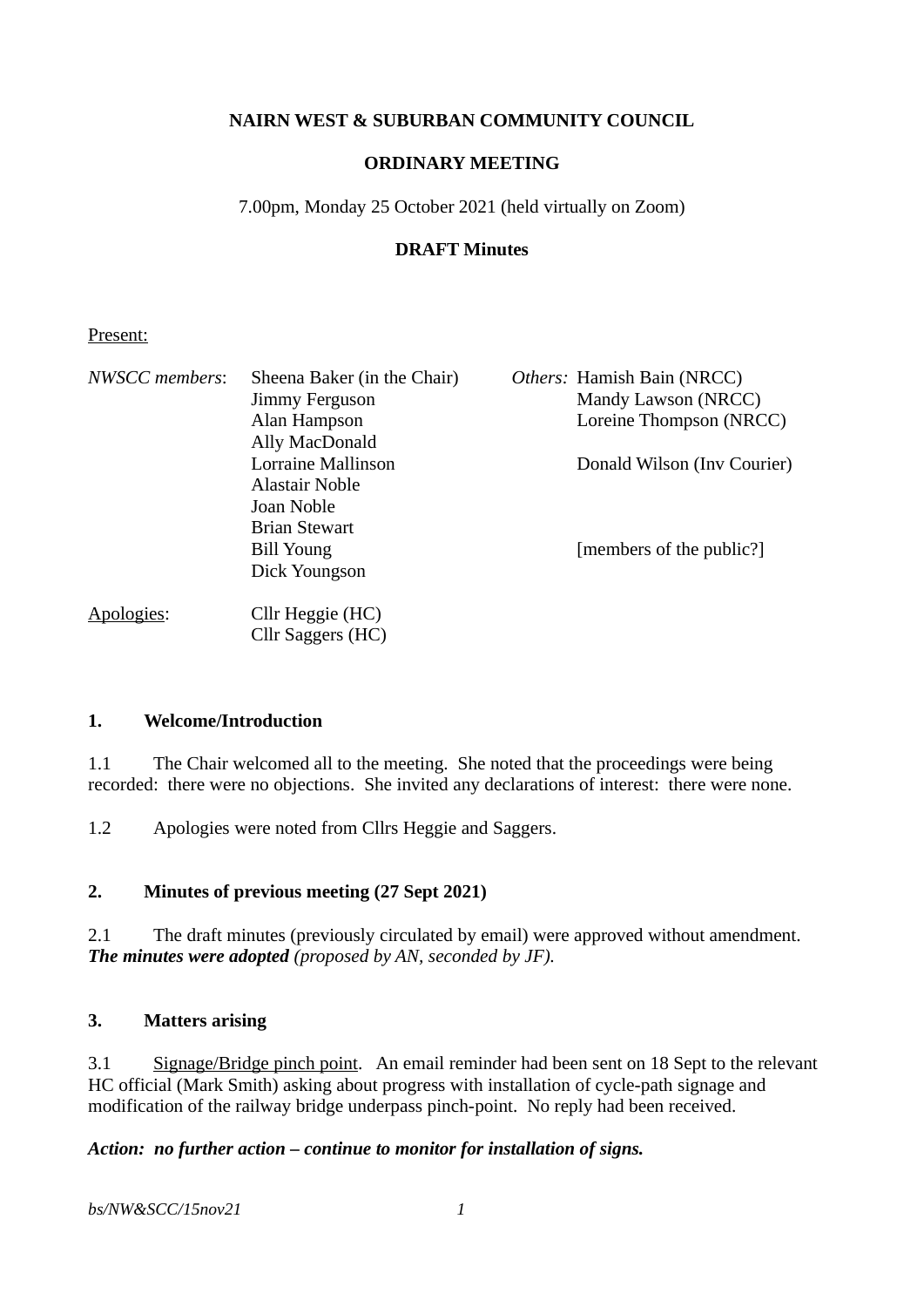3.2 CCTV. In emails of 29 Sept and 17 Oct Cllr Saggers had explained that an HC official (Richard Pope) had proposed extending the coverage. The email message and press statement made by Cllr Heggie was noted. He had dismissed as *"ludicrous conspiracy theories ... and absolute rubbish"*, local concerns that any enhanced CCTV coverage would be used to monitor and enforce parking controls, while observing that off-street parking charges in the town centre may have to be considered in the future.

## *Action: no further action at present.*

3.3 Flood prevention. Cllr Heggie had acknowledged but not responded to the joint CCs letter of 25 July urging early progress with flood prevention measures. In reply to an NW&SCC request of 4 October the Chair of the Nairn Community Planning Partnership (Ch Insp Jen Valentine) had agreed to pursue contacts with Scottish Water and SEPA to encourage them to take matters forward.

## *Action: updates awaited from Councillors and/or NNCPP Chair.*

3.4 Developers' Contributions. As agreed at the 27 Sept meeting, letters had been sent to Scott Dalgarno (HC Planner) thanking him for the information provided so far; and to Malcolm Macleod (HC Executive Chief Officer) on 11 October seeking greater community engagement in decisions about current and future DCs. The view was strongly expressed that the CCs should continue to press for greater clarity and more information.

### *Action: it was agreed that the possibility of a formal joint approach to Audit Scotland should be discussed further with River CC.*

## **4. Treasurer's report (and Fireworks funds)**

4.1 The Treasurer reported spending since the previous meeting of £29.95 on the Spanglefish website. The CC had a current credit balance of £2219.16, and was also holding separately the £3,261.12 of donations for 'fireworks'. He noted that the BID were proposing to organise a fireworks display as part of a local festive event on 27 November, and proposed the transfer of the ring-fenced funding to the BID. His report was proposed by JF and seconded by AN. *Action: agreement that the funds would be transferred when it was confirmed that the BID had obtained all the necessary permits/licences; that Lorraine Mallinson should liaise with the BID over the event-planning; and that her role in raising the funds should be publicly acknowledged.*

### **5. Motorhome Parking**

5.1 Shane Manning (HC parking/roads official) had written on 1 October to inform both Nairn CCs of the decision made by local Councillors, following discussion at the Highland Council Tourism Committee, to 'move forward' with arrangements to permit motorhomes to park overnight at the Harbour and Maggot car parks, and to charge a fee for this.

5.2 In lengthy discussion, a number of concerns were raised. It was argued that the income should all go to or through the CG Fund, and that HC could not deduct or retain 50% of the proceeds directly or without presenting invoices for specific costs. Charging for parking implied a "licence to occupy land", which in turn generated a tax liability on revenue raised. It was suggested that HC had no legal right to permit or charge for this use of Common Good land and that HC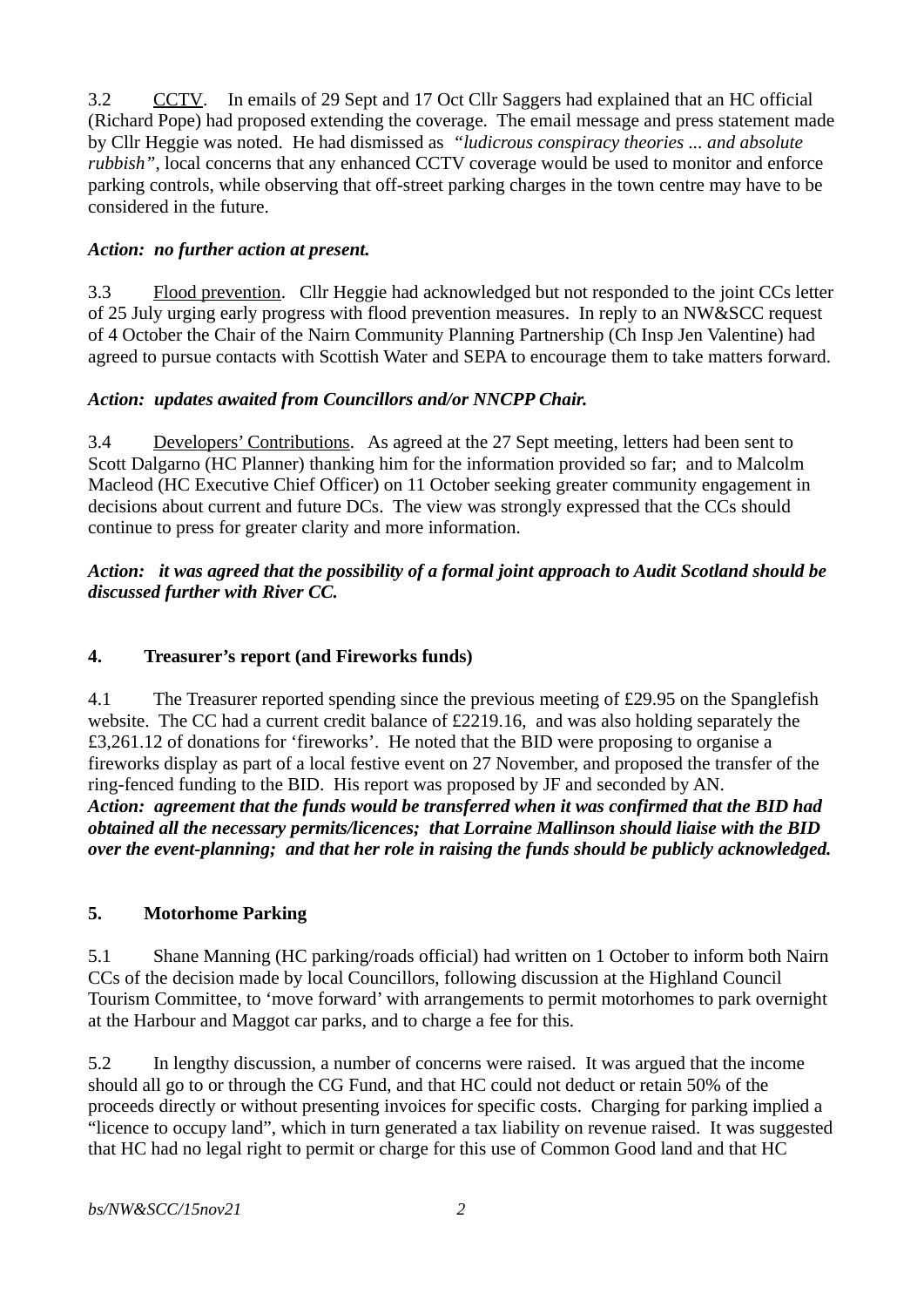should be asked if they proposed to seek court consent under S.75 (2) of the 1973 Local Government Act. The proposal had not been formally considered by the Council in its role as CG trustees. It was recognised that formal court action would involve costs; and there was a risk that forcing the issue to court might result in the loss of the land. Other possible ways of challenging the Council needed to be explored. In further discussion the condition (mentioned in Manning's letter) that motorhomers would have to remain within their vehicles was unenforceable. The parking spaces were insufficiently far apart and were dangerous (eg fire risk). Moreover there were already motorhome facilities on the CG land leased to Parkdean. Local Councillors were responsible for the decision: it was regrettable that none was present to address these points.

*Action: It was agreed by all members that a formal letter (on the lines of a draft circulated by Bill Young, and ideally agreed with River CC) should be sent to Councillors and the Chief Executive pointing out that these sites are CG land, noting that there has been no public consultation, raising the various practical and legal concerns, and asking if Highland Council intends to seek a court ruling on parking charges and the proposed change of use.* 

#### **6. Common Good – Sandown Land**

6.1 There was considerable discussion, also involving NRCC members, about how to respond to the short-notice email invitation sent on behalf of the new Ward Manager to a meeting of a "reference group" to discuss a further consultation on the possible disposal of the Sandown lands. There was no detail or clarity about who else might have been invited, and no indication of the purpose or agenda of the proposed meeting. It was pointed out that the reference group idea had originally been proposed as a task for the Nairnshire Community Planning Partnership, whose Chair had however made clear that Common Good issues were not part of the Partnership's remit.

6.2 Some NW&SCC members – who had considered the matter prior to the meeting – were inclined to accept the invitation on the basis that it offered an opportunity to listen and to find out what was being proposed. In a lively debate, this approach was strongly challenged. Both CCs had jointly agreed a formal position (set out in their letter to Councillors of 4 October) that a further consultation was inappropriate, unjustified and unacceptable, and that a further exercise involving only particular selected groups or organisations was undemocratic. This point had been firmly made by both CC representatives at the NNCPP meeting where the proposals were outlined, and could usefully be reflected in public reporting of the current debate.

6.3 It was argued that participation in a undefined reference group with no clear terms of reference – particularly in the absence of a full and clear reply to the joint CC letter – was contrary to the unequivocal and jointly agreed CC position. There was a risk that participation would in effect be cited by HC as evidence that the CCs were supportive of the idea of a reference group and acquiescent in the proposal for further consultation. The CCs could reconsider their approach in the light of the HC response to the 4 October letter.

*Action: It was agreed that a short formal reply would be sent to the Ward Manager making clear – with reasons which would also be reported in the public media – that neither CC (which between them represent the people of Nairn) would accept the invitation to this reference group meeting, and with a reminder that a full response was still awaited to the joint letter of 4 October. The letter should also emphasise that the CCs were keen to participate in dialogue on Common Good matters, subject to satisfactory arrangements for such engagement being clearly agreed in advance. [NOTE: This joint reply letter issued on 26 October, and the reference group meeting proposed for that week apparently did not take place.]*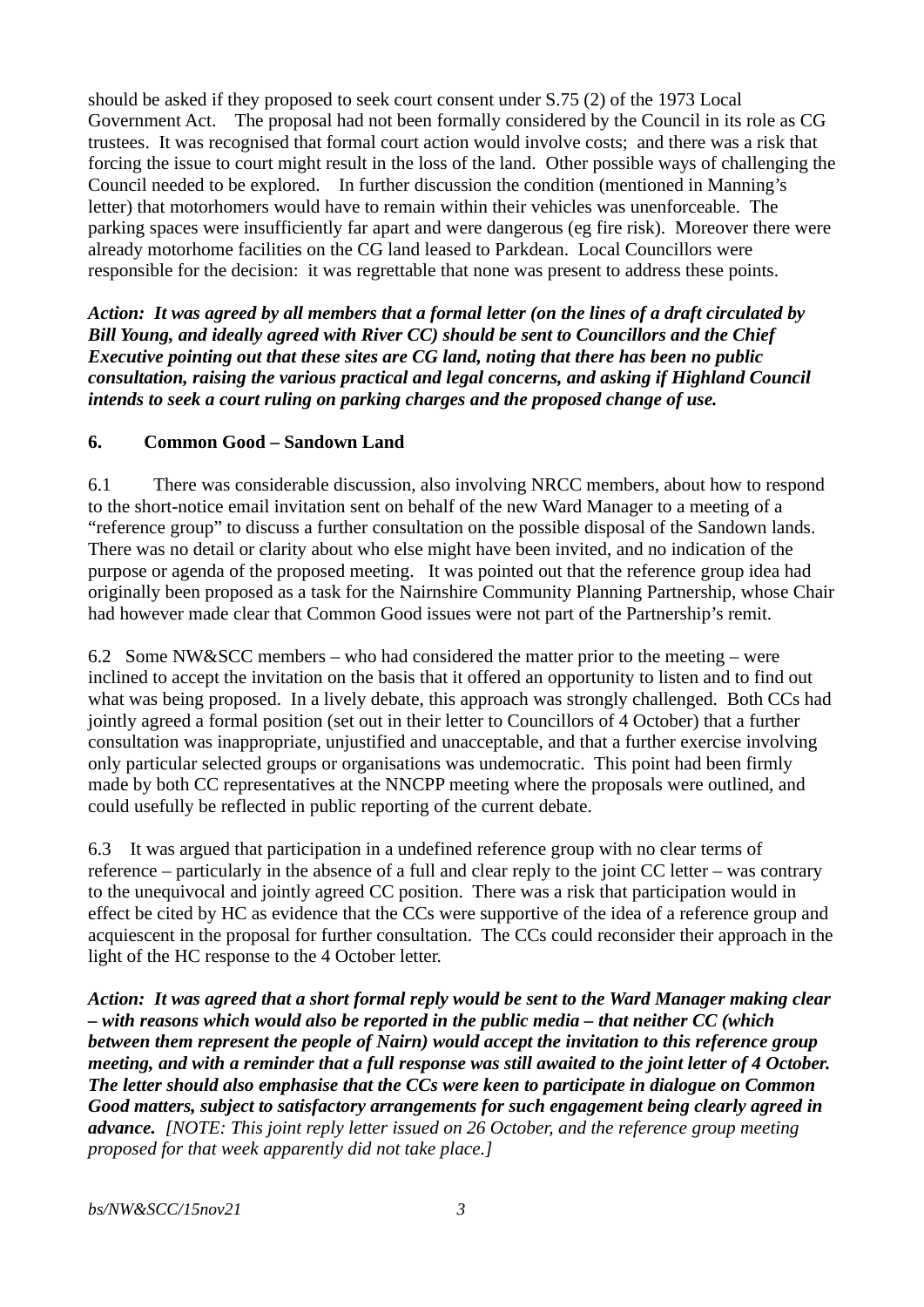## **7. NICE update on current projects**

7.1 The Chair of NICE [AN] gave a brief report following circulation of a paper on current projects. It was regrettable that Councillors were not present to engage in discussion. Cllr Heggie had responded to the paper by email, complaining that NICE's approach was insufficiently positive. NICE were looking at Riverside path and bridge improvements, considering how to enhance the Town's heritage assets, and continuing to pursue regeneration funding for the Old Police Station (OSWB) despite various difficulties, and Ward Councillors had been briefed.

### *Action: the CC declined to comment on Cllr Heggie's email, noted the current position, and hoped that NICE would succeed in securing the necessary support.*

# **8. Nairn East/Househill – Springfield planning proposals**

8.1 Various members of both CCs had signed in to the online briefing events arranged by Springfield Properties. A wide range of concerns had been raised by local residents, but few clear answers had been offered. Given the problems at Lochloy, flooding, drainage and sewage were particular issues which would be discussed further. It was worrying that the developers had been quoted as saying that they aimed to develop some phases before the delivery of the A96 bypass. It was noted that the Househill site was not identified as a preferred site in the latest draft of the IMFLDP. The general expectation was that a substantive planning application might be submitted in early 2022.

8.2 The NW&SCC Chair had invited Springfield representatives to a Q&A session with CC members on 4 October. Having been given advance notice of some of the questions, the Springfield representatives then declined at the last minute, to attend, on the grounds that they needed much more time to address and respond. They had offered to put information and answers into direct replies to the CCs, and to publish the details on their website, and would hold further public consultation before submission of any planning application.

### *Action: no further action at this stage, pending the emergence of the revised draft IMFLDP.*

# **10\*. Updates from Councillors [\*NOTE: taken in advance of Item 9, as decided by Chair]**

It was noted that no Councillors were in attendance, but emailed updates had been received.

10.1 Leisure and Recreation spending. In the wake of discussion at the 27 September NW&SCC meeting, a letter had been drafted and – apparently – sent by the Chair to Cllr Saggers on 14 October<sup>[1](#page-3-0)</sup> setting out concerns about the inequity in HC funding of all leisure and recreation facilities (not just playparks) across the region, and offering support and encouragement to local Councillors in efforts to secure a 'fair share' of Council funding and appropriate payment for use of CG land.

10.2 Common Good – rent and maintenance. Cllr Saggers had emailed just before the meeting that a discussion earlier in the day (25 Oct) with David Haas (Inverness Ward Manager) and Debbie Sutton (HC property service official) had produced *"no meaningful conclusions"*. The HC position was that they were doing *"all that was required"*; but there was an indication of

<span id="page-3-0"></span><sup>1</sup> Final copy of 14 Oct letter to Cllr Saggers not currently available.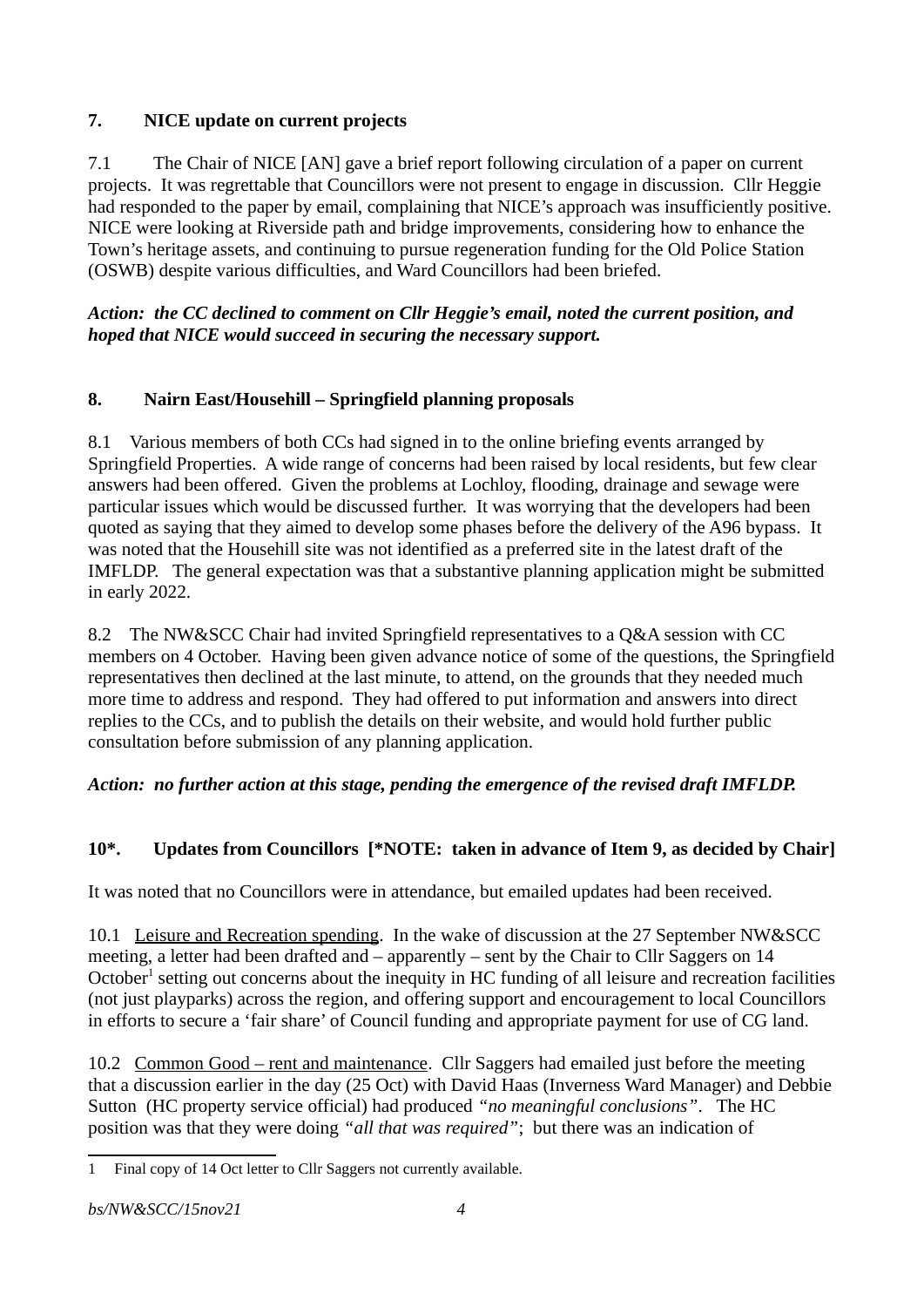willingness to look into the question of whether HC should be paying rent to the CG Fund (or providing maintenance in lieu of rent) for those CG assets which were being used to provide public leisure facilities. The question of HC compliance with Section 75(2) of the Local Government Act 1973 was raised [by BY].

#### *Action: members to reflect further on whether and how to follow-up contact on this subject with Cllr Saggers, and how to engage with Councillors in view of their recurrent non-attendance at CC meetings.*

10.3 Children's Play Parks. NRCC members had attended a meeting of 'Nairn Play', but the group had not responded to invitations to attend an NRCC meeting and provide briefing on their activities and plans and it was not clear who was now leading the group. It was understood that Cllr Heggie is the HC representative and liaison with the group, which has recently been granted substantial grant-funding; and that some of the improvements sought for the Riverside would be delivered by the HC amenities group rather than Nairn Play.

### *Action: none*

10.4 Nairn Academy. As agreed at the September NW&SCC meeting, the Chair had emailed Cllr Heggie to report on NW&SCC's strong interest in being engaged in the current local discussions about a new Academy building, and relaying a number of specific questions. Cllr Heggie had sent a series of strongly-worded email responses on 4 October in which he complained about an alleged lack of interest by CCs, declined to answer the questions, and criticised the CCs for *"….inappropriately raising issues which are not relevant …. not having a clear understanding of their roles … [and] … making references to documents from King James VI while neglecting the well-being of their local constituents…".* NW&SCC members had privately expressed concern about these messages, but no response was sent.

10.5 In a further email update on 19 October, Cllr Heggie advised that there had been a meeting of stakeholders to update the core design for the new building, staff and pupils would be involved, and that *"… at appropriate stages other groups will participate in the process."* This prompted renewed comments about the apparent exclusion of CCs (who should be regarded as stakeholders) from the discussions, and various observations about alternative sites for a new school and the lack of public debate around what other community facilities might be incorporated in a new-build.

### *Action: with no Councillors in attendance to respond, members agreed to consider drafting a letter reiterating the CCs' wish to engage in local meetings about the planning for a new Academy.*

### **9\*. Membership and Co-option [\*NOTE: taken after Item 10, as decided by Chair]**

9.1 The Chair announced that a postal vote on the selection of new co-optees had been carried out, proposed that two new members be co-opted, and invited comments.

9.2 In discussion, concerns were raised that the process of selection and voting on co-option was inconsistent with the rules in the Scheme of Establishment in a number of respects, and that the outcome was therefore in question. The key issues were that that the unorthodox procedure and arrangements had not been considered, discussed and agreed at a CC meeting; and that the